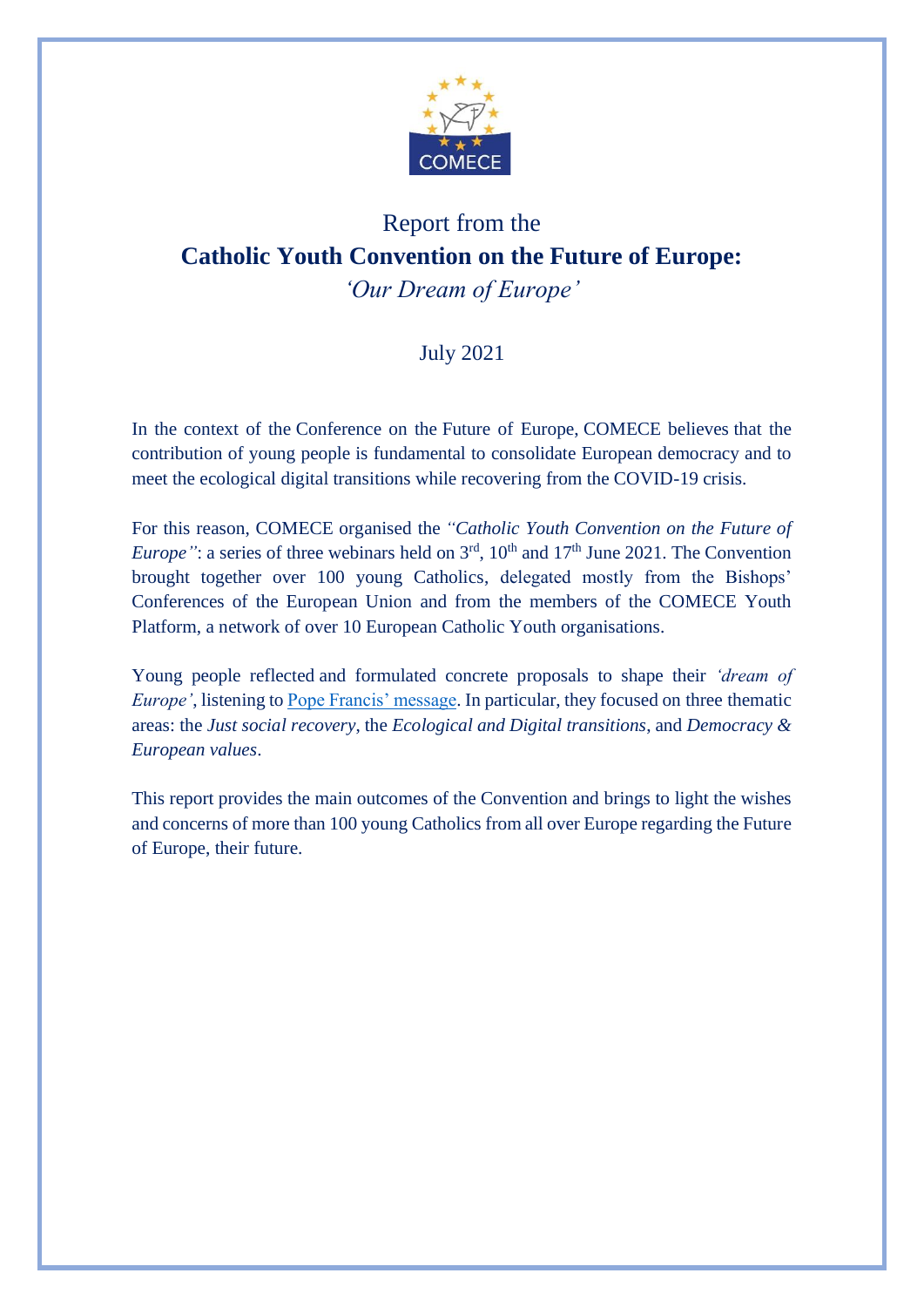# Just social recovery: Building a Europe of solidarity and fraternity



# **a) Boosting Youth employment and innovation in a rapidly evolving labour market**

#### **i) General considerations**

**1**

At EU level, some economic rules have proved effective for growth, but not for integral human development. Most young people pointed out the importance of a **fluid communication** between European citizens and European Institutions and Members States. They believe that Media across Europe should ensure that young people are **better informed** about EU programmes, in particular the ones offering opportunities of employment, training, apprenticeships or upskilling opportunities so that everyone, especially the most vulnerable, can benefit from them.

Furthermore, participants brought to light their concern about their professional careers. Many of them expect the EU to **encourage exchanges** between countries, as well as further **stimulate and facilitate the access to youth employment**. Some participants claimed that they would like to be able to participate in trainings where they could get the **digital skills** required in the labour market.

Finally, some participants emphasised the importance of **supporting smaller companies** and **regulate digital work,** in order to find a balance between the opportunities and risks of digitalisation. 1

<sup>1</sup> For further information:

[http://www.comece.eu/dl/kMknJKJKkLMoJqx4KJK/COMECE\\_Secretariat\\_Feedback\\_on\\_the\\_DSA-](http://www.comece.eu/dl/kMknJKJKkLMoJqx4KJK/COMECE_Secretariat_Feedback_on_the_DSA-DMA_April_2021.pdf)[DMA\\_April\\_2021.pdf](http://www.comece.eu/dl/kMknJKJKkLMoJqx4KJK/COMECE_Secretariat_Feedback_on_the_DSA-DMA_April_2021.pdf)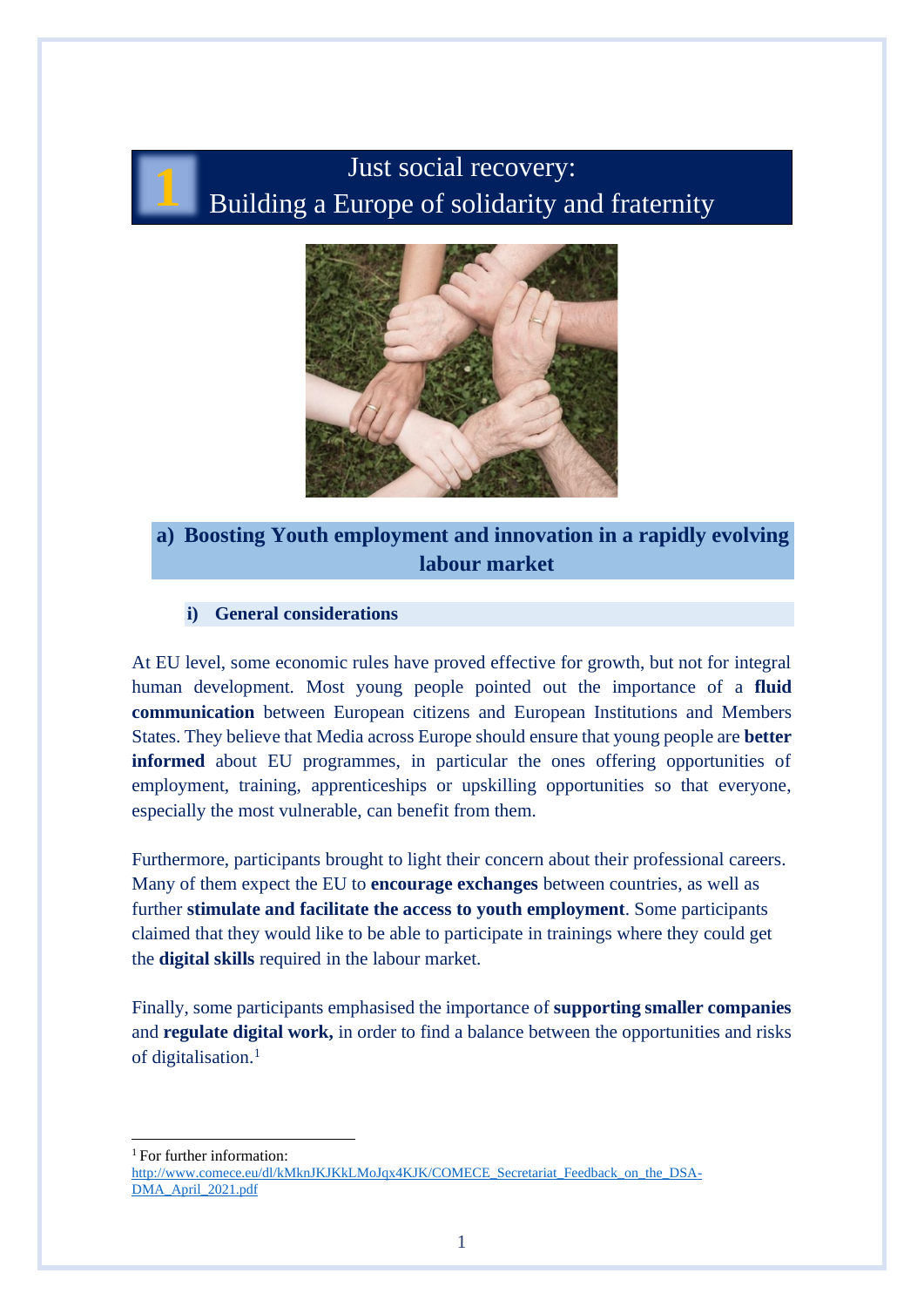#### **ii) Recommendations**

- a) **Build platforms** for young workers across Member States to share their work experiences and to exchange best practices, with the possibility of interacting among users, to address questions or formulate proposals to relevant political stakeholders.
- b) **Promote and increase interactions between students and companies with**  a dedicated fund that stimulates youth employment.<sup>2</sup>
- c) **Offer digitalisation programmes and courses** allowing citizens to upskill and reskill with digital competences and adapt to the current needs of the job market.

# **b) Supporting Education, upskilling and life-long learning in the aftermath of COVID-19**

**i) General considerations**

As mentioned by Pope Francis, "education, as we know, is meant to be transformative".<sup>3</sup> In this context, many participants expressed their willingness to receive **quality education,** also responding to the real demands of the labour market. They would like to bring education closer to the world of enterprises by **sharing educational practices** at EU-level. In addition, participants argued that **European children should enjoy the**  same opportunities<sup>4</sup>, receiving a **common education on Europe** (i.e. European history and literature) from early stages of schooling.

In the field of Education, most young people pointed out that teachers have a great impact on society. However, participants were concerned that **the role of teachers is often undervalued**, and thus the educational mission is not as desired or appreciated as it used to be. Finally, participants stressed the importance of all European citizens receiving sufficient **financial support to participate in Erasmus+ exchanges**, regardless of their economic background.

<sup>&</sup>lt;sup>2</sup> Although the Youth Employment initiative (YEI) already exists and supports the implementation of the Youth Guarantee under the European Social Fund Plus (ESF+), it should be better linked to concrete and measurable targets of the Youth Guarantee

<sup>3</sup> Pope Francis, 15 October 2020, Video message of His Holiness Pope Francis on the occasion of the meeting organised by the Congregation for Catholic Education: "*Global Compact on Education. Together to look beyond"*

<sup>2</sup>For further information: <http://www.comece.eu/join-online-event-on-vocational-education-and-training-in-europe>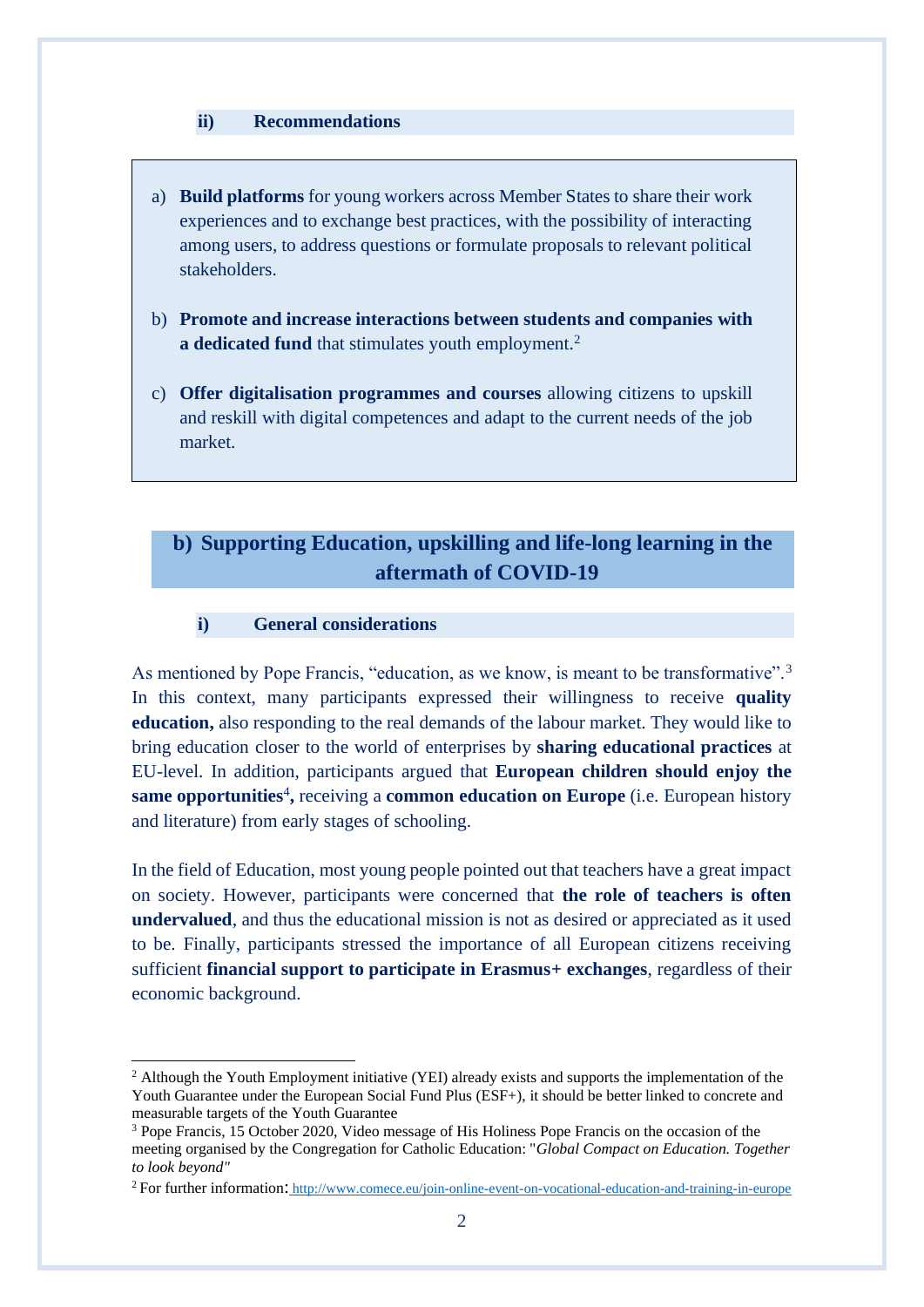#### **ii) Recommendations**

- a) **Revalorise the teaching profession** and support teachers to perform their educational mission in all EU Member States.
- b) **Provide greater financial support for young people** from all Member States, especially the most disadvantaged, to participate in exchange programmes like **Erasmus+** and simultaneously **tackle brain-drain** within the EU by means of support to EU Member States' education systems.
- c) **Promote exchange programmes for young workers**, fostering their inclusiveness and favouring upskilling and reskilling opportunities for all types of jobs, especially through vocational education and training.
- d) **Develop common European high-school programmes** about history and literature, in order to spread knowledge about the past of our continent and enhance the teaching of European languages.

# **c) Promoting inter-generational and inter-regional solidarity in an ageing continent, leaving no one behind**

#### **i) General considerations**

In his encyclical letter *Fratelli Tutti*, Pope Francis recalled the undervaluation of people considered 'not useful anymore', such as the elderly. *<sup>5</sup>* Young participants emphasised the need of an **inter-generational dialogue** at the EU-level. They believe that initiatives should be further developed in order to encourage **inter-generational living together** and communities, such as flat sharing or common voluntary activities. These actions would enable to create both **decent living** and **social bonds**.

Participants also seek to ensure the **strengthening of individuals, families and communities** through sound public policies involving young and older people. Furthermore, some of them recalled the importance of the **right to disconnect<sup>6</sup>** i.e., to find the right balance between **working hours and free time with family, friends and/or spiritual activities**. In their exchange, some young people also brought up the importance of a **common day of rest**, which should be further promoted at the EU-level.

<sup>5</sup> Pope Francis, *[Fratelli Tutti](https://www.vatican.va/content/francesco/en/encyclicals/documents/papa-francesco_20201003_enciclica-fratelli-tutti.html)*, 2020

<sup>6</sup> For further information: [http://www.comece.eu/join-the-esa-webinar-on-the-right-to-disconnect-and](http://www.comece.eu/join-the-esa-webinar-on-the-right-to-disconnect-and-the-need-for-a-european-weekly-common-day-of-rest)[the-need-for-a-european-weekly-common-day-of-rest](http://www.comece.eu/join-the-esa-webinar-on-the-right-to-disconnect-and-the-need-for-a-european-weekly-common-day-of-rest)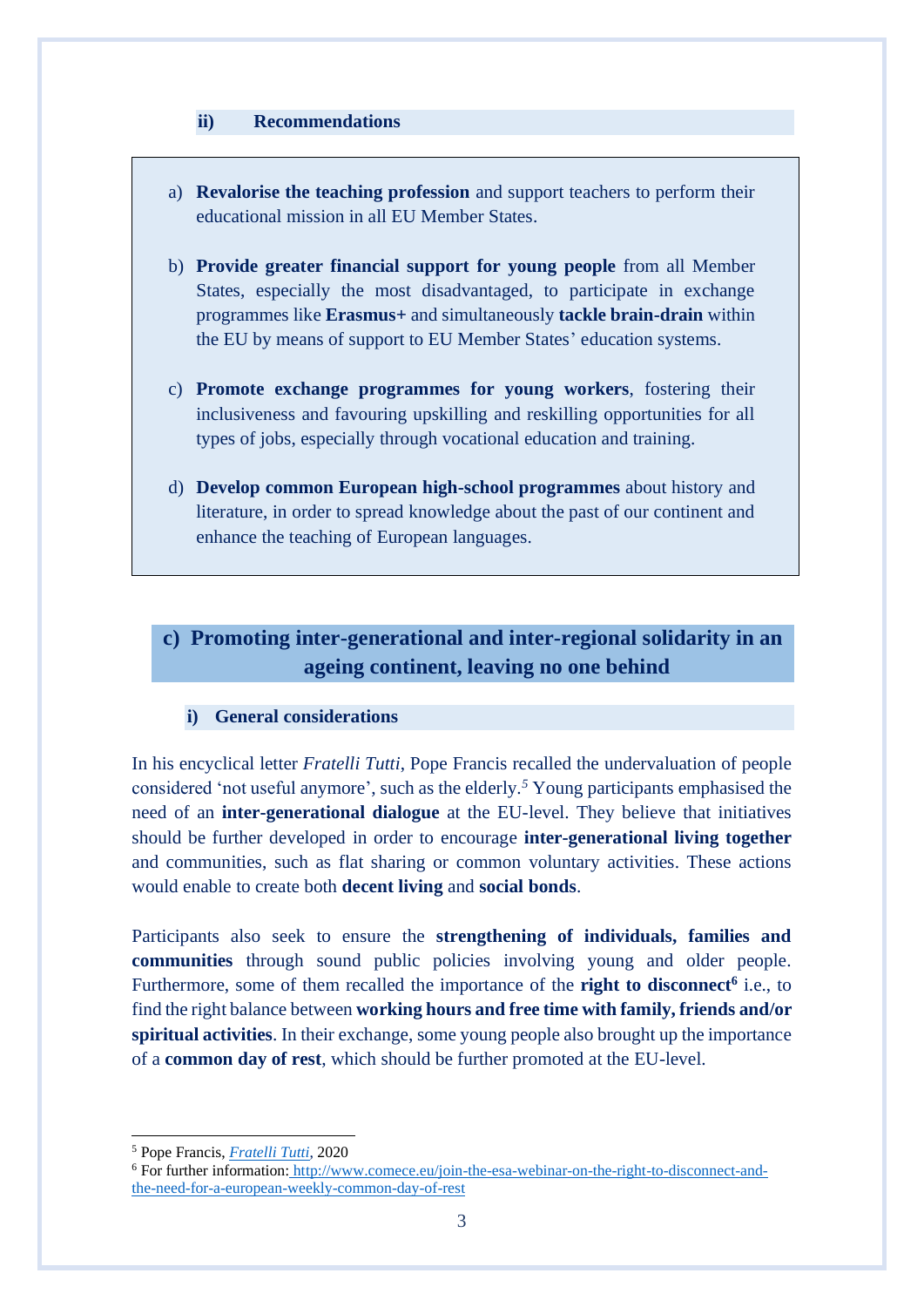Participants shared their concerns about the **rural-urban divide**. They argued that there should be **better interconnectivity** between urban centres and rural areas. It is essential to give support to everyone in different regions in order to promote equal opportunities for all people.

#### **ii) Recommendations**

- a) **Develop intergenerational platforms** to share life experiences, bringing older and young people together, removing age barriers, promoting exchange and voluntary services to support each other as 'neighbours.<sup>7</sup>
- b) **Promote intergenerational living,** by raising awareness and adapting housing and fiscal policies: intergenerational flat sharing and community living should be particularly promoted<sup>8</sup>, as well as tax reduction for intergenerational living. Promote policies for the reuse and reconversion of non-inhabited buildings with facilitated renting conditions for disadvantaged people.
- c) **Encourage family-oriented policies** to allow people to share time with their family, for instance by strengthening the need for work-life balance and promoting a **common day of rest.<sup>9</sup>** Since parents are the first teachers of their children, and families the first school, families should be adequately supported in this task to promote equal opportunities for all.
- d) Promote independent living and offer **spiritual support** for retired people (e.g., following the example of some facilities in [Portugal\)](https://tvi24.iol.pt/videos/sociedade/conheca-a-aldeia-de-sao-jose-de-alcalar-um-lar-que-nao-e-como-os-outros/5f96ca490cf2ec6e470ec00c).
- e) **Develop a culture of gratuity and support the creation of hospitality networks** between different parts of the EU territory to better welcome and integrate people coming from other regions, such as migrants.<sup>10</sup> As we are all brothers and sisters, *"it matters little whether my neighbour was born in my country or elsewhere".11*

<sup>7</sup> Pope Francis, *[Fratelli Tutti](https://www.vatican.va/content/francesco/en/encyclicals/documents/papa-francesco_20201003_enciclica-fratelli-tutti.html)*, 2020

<sup>8</sup> For further information:

http://www.comece.eu/dl/sLosJKJKkLNNJqx4KJK/Contribution to the Green Paper on Ageing.pdf <sup>9</sup> For further information: [http://www.comece.eu/the-european-sunday-alliance-releases-statement-on](http://www.comece.eu/the-european-sunday-alliance-releases-statement-on-synchronised-free-time-in-the-eu)[synchronised-free-time-in-the-eu](http://www.comece.eu/the-european-sunday-alliance-releases-statement-on-synchronised-free-time-in-the-eu)

<sup>&</sup>lt;sup>10</sup> For further information: [http://www.comece.eu/dl/LOrKJKJKkLMnJqx4KJK/Contributionff073357](http://www.comece.eu/dl/LOrKJKJKkLMnJqx4KJK/Contributionff073357-a78a-4680-82d4-e71edc116ee5.pdf) [a78a-4680-82d4-e71edc116ee5.pdf](http://www.comece.eu/dl/LOrKJKJKkLMnJqx4KJK/Contributionff073357-a78a-4680-82d4-e71edc116ee5.pdf)

<sup>11</sup> Pope Francis, *[Fratelli Tutti](https://www.vatican.va/content/francesco/en/encyclicals/documents/papa-francesco_20201003_enciclica-fratelli-tutti.html#_ftn136)*, 2020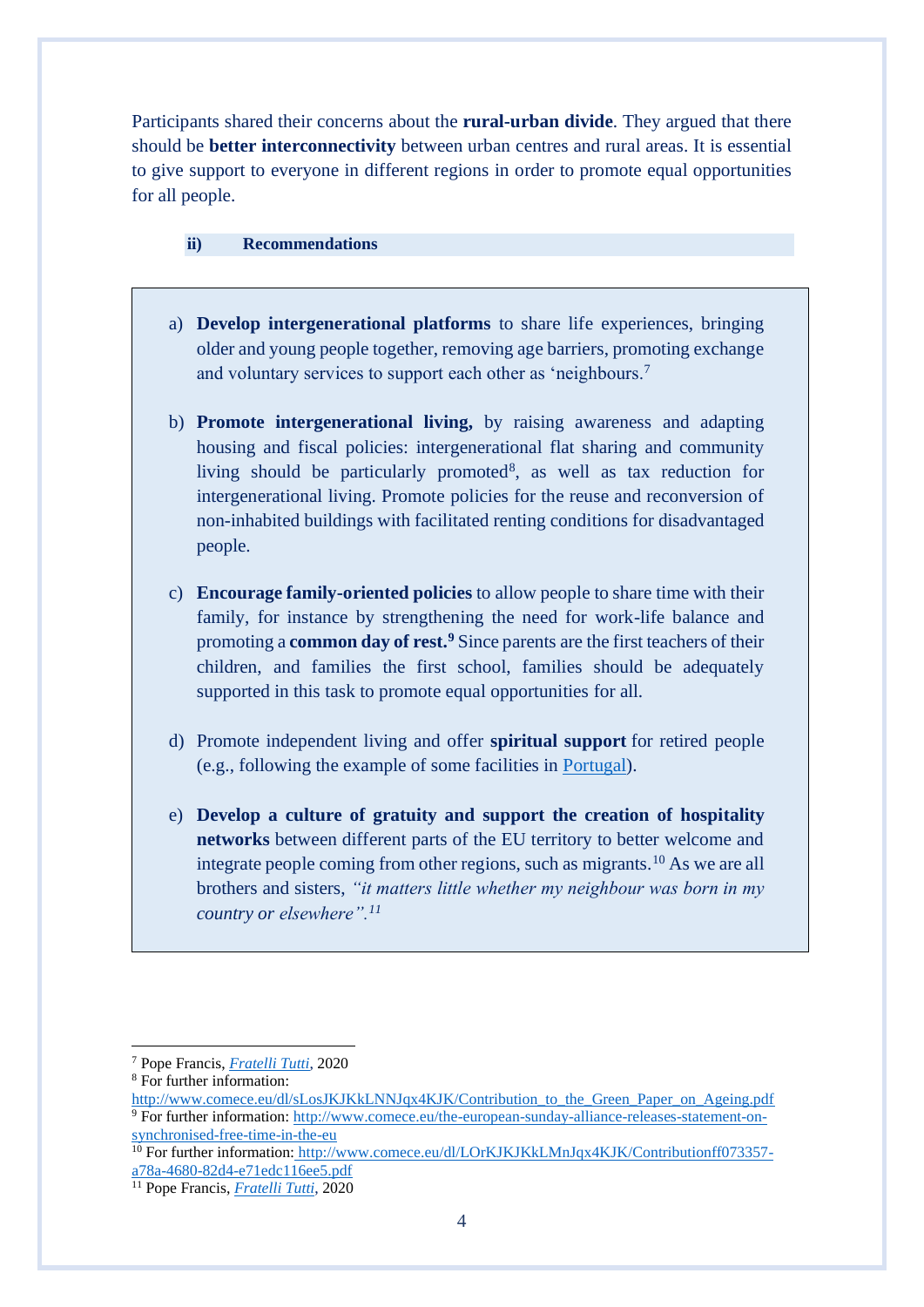f) **Increase interconnectivity between urban centres and rural areas,** encouraging access for everyone to public transport, digital facilities and essential (health)care and social services, in partnership with relevant social stakeholders and the Church.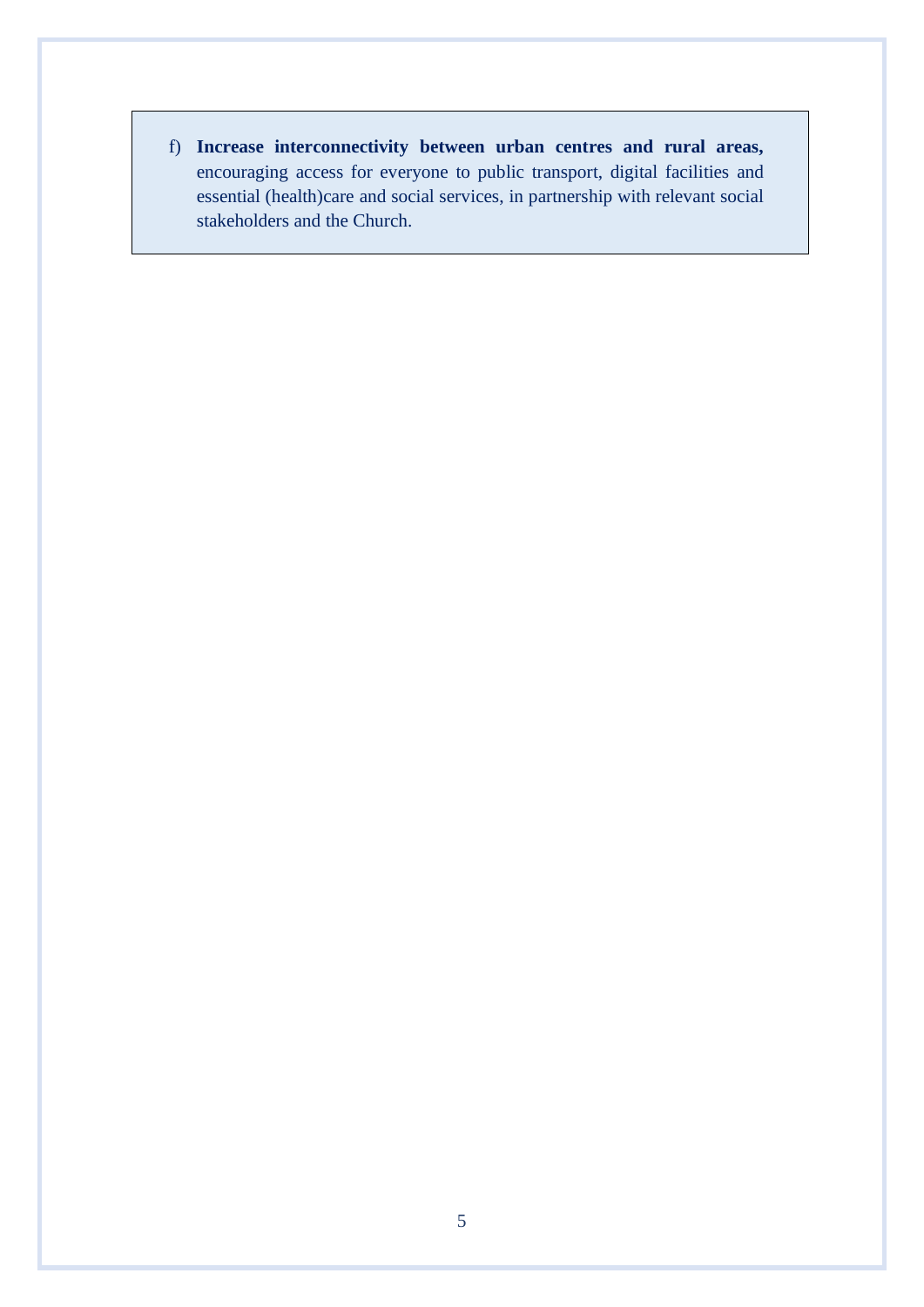

# Ecological and digital transitions: Caring for our Common Home



# **a) Integral Ecology in our lives and society**

#### i) **General considerations**

Answering Pope Francis' call for integral ecology in his encyclical letter Laudato Si', most young people wish the further **development of infrastructures** enabling citizens to **live more sustainably**. Some participants stressed the importance of considering not only Europe but the **global human community** when addressing this issue, also strengthening the correlation between human rights and the effects of climate change.

Young people addressed the need to tackle already **existing vulnerabilities and future inequalities caused by climate change**, as countries will not be equally affected by environmental changes. For this reason, most participants agreed on the need of green policies to regulate the current situation and guarantee ecological rights, aiming to foster better care for our Common Home, without leaving anybody behind during the process.

Young participants believe that they should lead by example and inspire older generations, by **adopting a more sustainable lifestyles** and **promoting intergenerational dialogue,** since caring for the world in which we live also means caring for ourselves.

#### **ii) Recommendations**

a) **Contribute to the development of inclusive and sustainable infrastructures** that support community living and encourage citizens to opt for a development in human responsibility, values and conscience.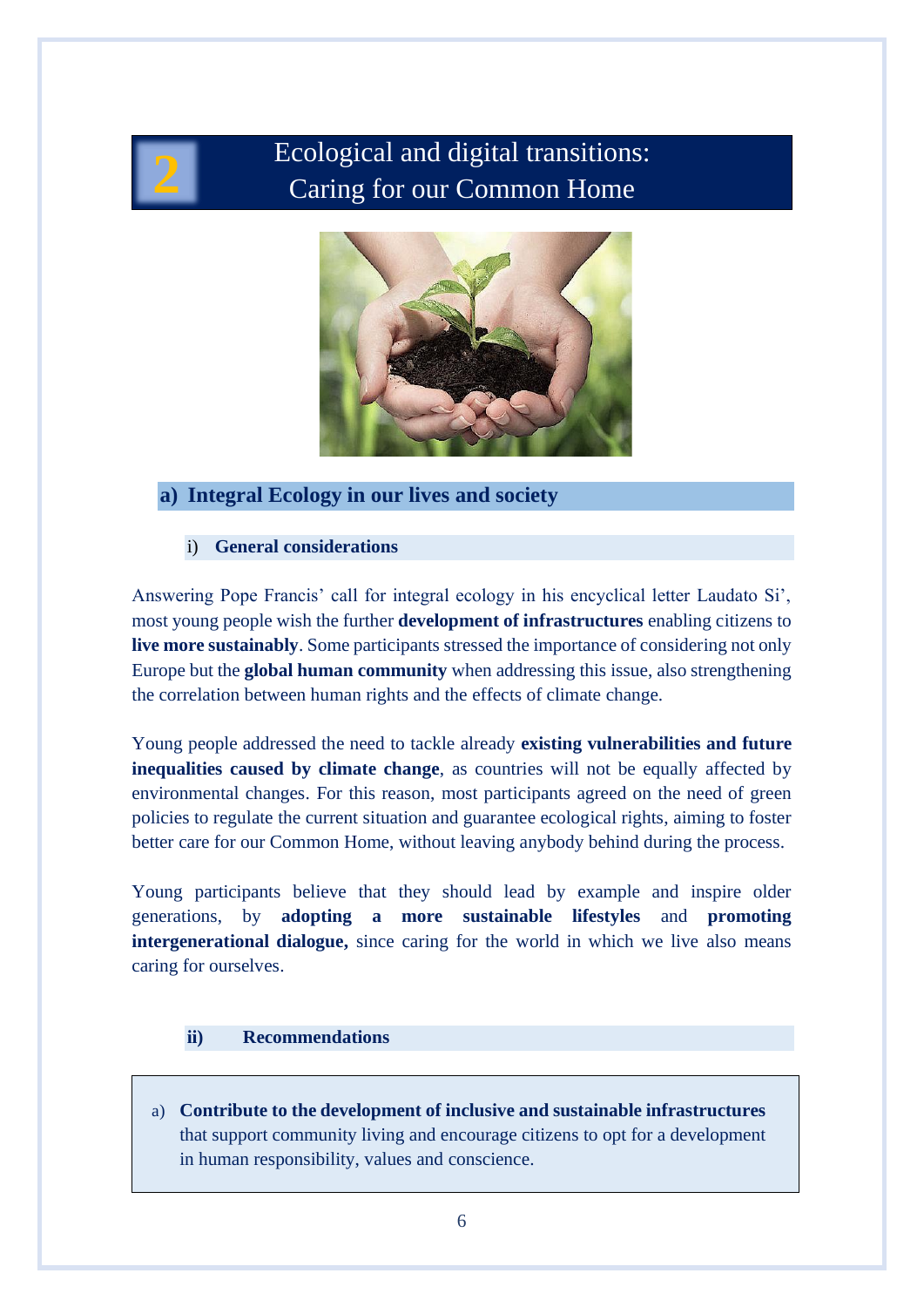- b) **Contribute to the development of inclusive and sustainable infrastructures** that support community living and encourage citizens to opt for a development in human responsibility, values and conscience.
- c) **Encourage local consumption and production,** by fostering awarenessraising campaigns on sustainable consumption practices, so that a change of economic systems towards sustainability is culturally accepted.
- d) **In the context of COP26, the EU should play its role as global actor to build a more sustainable society**, as members of one human family. Green policies should have a global scope, while focusing on helping people most affected by climate change.
- e) **Reinforce carbon taxation** on companies and trade, while considering repercussions on the most fragile parts of society and use some of the resources of the Carbon border adjustment mechanism to **repay some of the ecological**  debt.<sup>12</sup> This would be a beautiful collective effort that beyond saving our common home will make all of us become better human beings.<sup>13</sup>
- f) **Educate about integral ecology** starting from elementary school, with a positive narrative that raises awareness on ecology and encourages sustainable practices (i.e., climate change, integral ecology and circular economy).

## **b) Sustainable (digital) society**

#### **i) General considerations**

Most of the young people argued that **companies** should be encouraged to use and **develop green digital technologies**. Advancements in technology, in fact, prove to be useful for people and favour better conditions for all citizens. However, they should be carried out in respect of people and the environment, granting the absence of harmful short- and long-term effects. In the words of Pope Francis, in fact, "technology, which, linked to business interests, is presented as the only way of solving these problems, in fact proves incapable of seeing the mysterious network of relations between things and so sometimes solves one problem only to create others".<sup>14</sup>

<sup>&</sup>lt;sup>12</sup> For further information:

[http://www.comece.eu/dl/OMupJKJKkkNLJqx4KJK/COMECE\\_Social\\_Affairs\\_Commission\\_-](http://www.comece.eu/dl/OMupJKJKkkNLJqx4KJK/COMECE_Social_Affairs_Commission_-_One_year_after._What_place_for_justice_in_the_EU_recovery_package_final_.pdf) One year after. What place for justice in the EU recovery package final .pdf

<sup>13</sup> Pope Francis, *[Laudato Si'](https://www.vatican.va/content/francesco/en/encyclicals/documents/papa-francesco_20150524_enciclica-laudato-si.html)*, 2015

 $^{14}$  Ibid.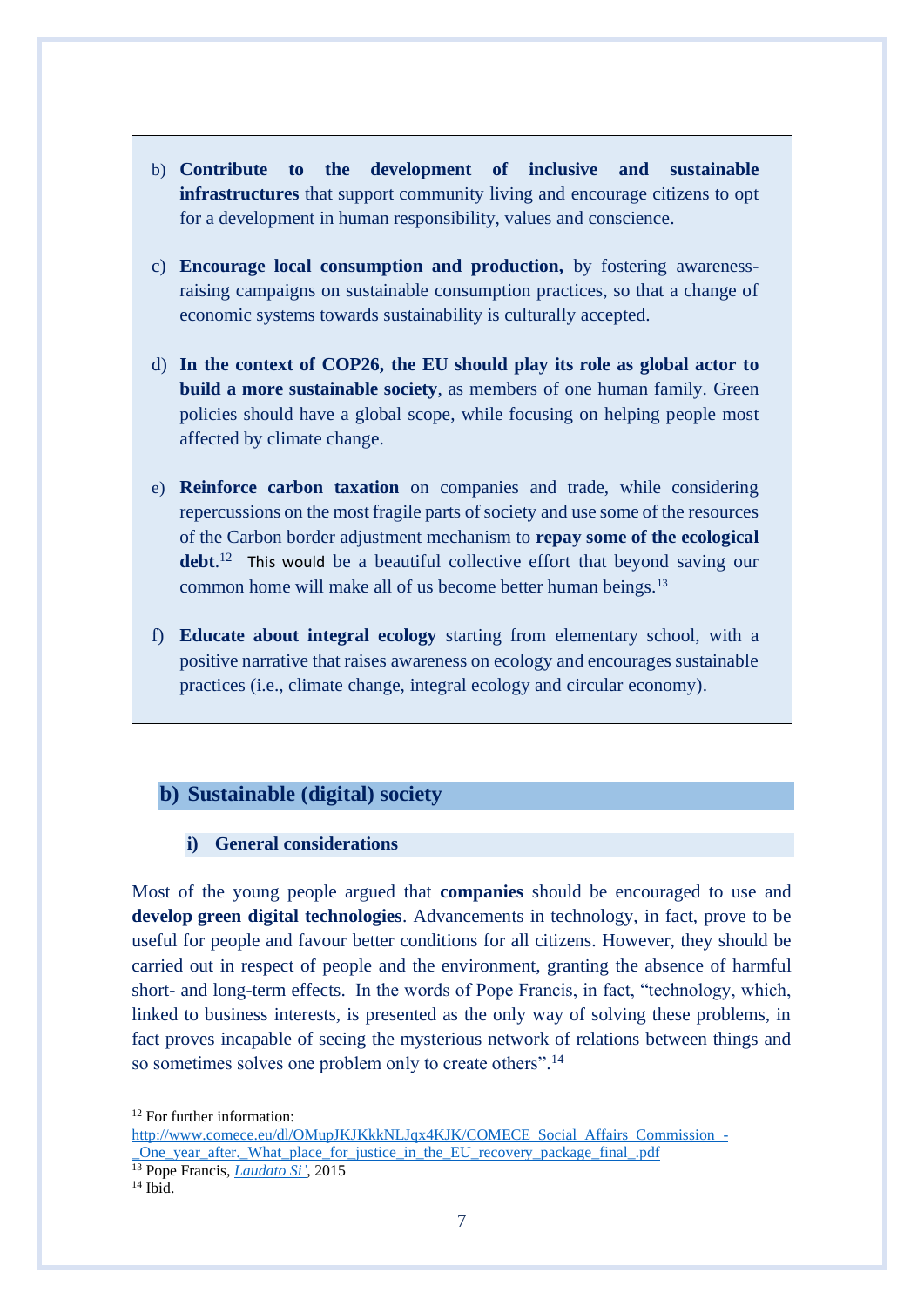Participants also consider that the EU should **support scientific research** in green technology, enhancing funding and cooperation at European and global level. More support to research will also positively affect the labour market and help **creating (new) jobs**. They believe this action would encourage more **citizens to get involved** in the sustainable transformation of the economy and of our lifestyles.

#### **iii) Recommendations**

- a) **Encourage companies to implement practices of circular economy**, develop sustainable business models, green and recycled products.
- b) **Request companies to be more transparent** on the environmental impact of their products and reflect it on the price (e.g., discount in cafés with reusable cups), tackling greenwashing in all areas of production.
- c) **Ensure** that the **digital transition** does not have detrimental consequences for our common home and dangerous effects on people's health in the longterm, while **tackling digital inequalities** and ensuring that all can have access to basic digital infrastructure.
- d) **Regulate and reduce the manufacture of toxic products**, particularly chemicals and single-use plastics involved in food packaging. 15

## **c) Protecting consumers and people's digital rights**

#### **i) General considerations**

Many participants brought up the need to regulate and promote production across Europe in a way that **avoids overproduction** and supports **research into green technologies**. Indeed, some of them considered that digital policies should be launched as a tool to **reinforce European democratic** processes and make governance participative and transparent.

Furthermore, young people agreed that the EU must provide European citizens with a better understanding of digital dangers, also helping parents to **prevent children to access harmful digital content**. On top of that, some of them suggested the creation of a **compulsory national day** in each EU Member State, during which young citizens could

<sup>15</sup> For further information: [https://www.euractiv.com/section/energy-environment/opinion/protecting-our](https://www.euractiv.com/section/energy-environment/opinion/protecting-our-health-also-means-switching-to-toxic-free-food-packaging/)[health-also-means-switching-to-toxic-free-food-packaging/](https://www.euractiv.com/section/energy-environment/opinion/protecting-our-health-also-means-switching-to-toxic-free-food-packaging/)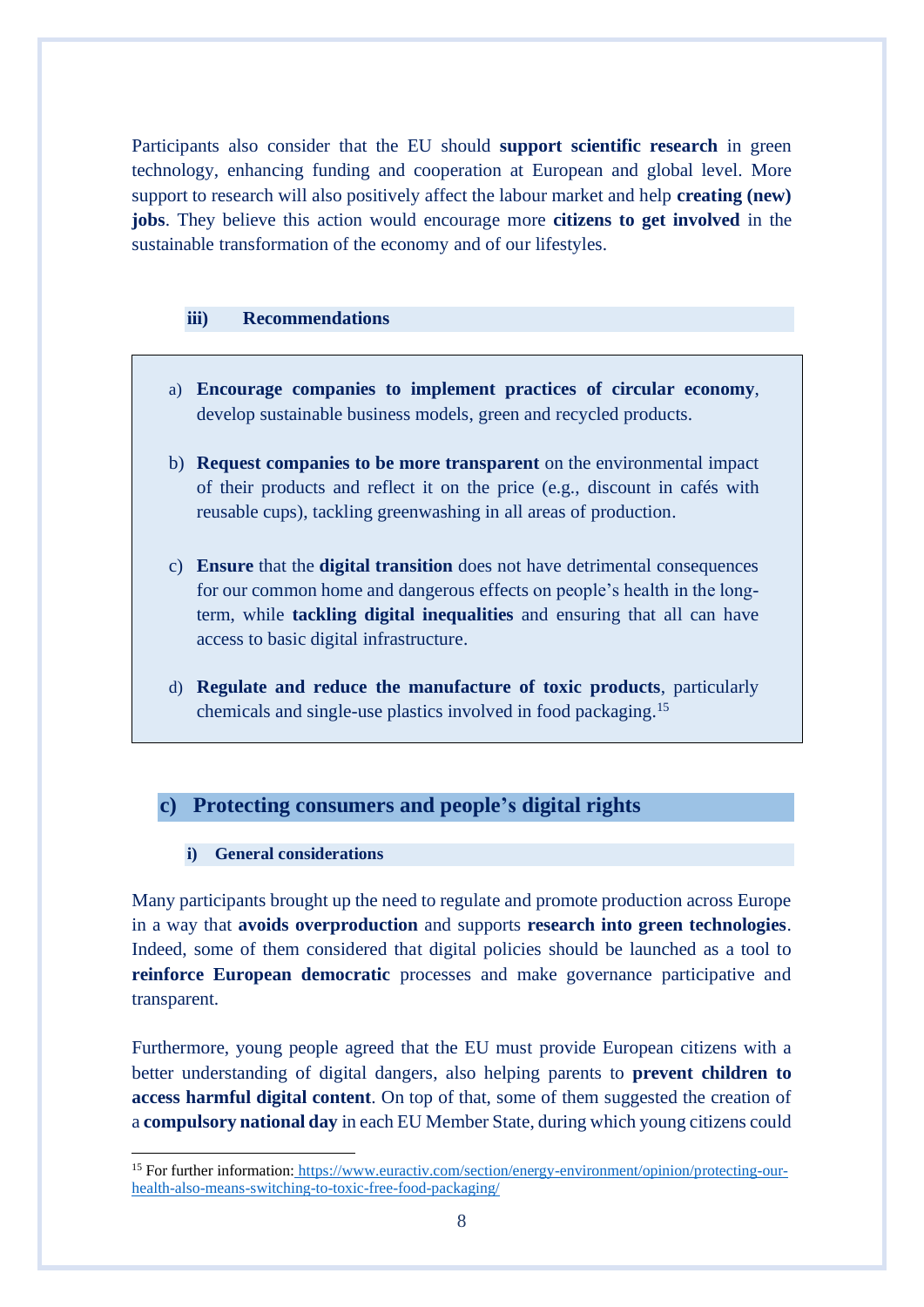learn key digital literacy principles and be awarded a **digital-literacy certificate**. They believe that this measure could intensify awareness-raising and help address digital online abuses.

#### **ii) Recommendations**

- a) **Create an EU certificate issued by an independent body that proves the credibility** of an e-commerce company selling online. This certificate should be granted by an independent agency.
- b) **Promote a unified digital tax-based system for gatekeepers worldwide** and prevent companies to misuse people's data to make more money. Clearer privacy settings should be applied and strictly monitored in the EU. The Union could support a European server architecture that embodies common digital values and compete with gatekeepers, allowing smaller actors to enter the market more easily.
- c) **Provide a basic, affordable and quality internet access kit** to make digital resources available to all, including the elderly who may experience digital anxiety, people living below the poverty threshold or suffering from in-work poverty, those without formal identity, persons with disabilities.
- d) **Launch an annual "EU Digital Framework Conference",** bringing together public and private stakeholders to showcase in very concrete terms how complex legal and desirable ethical concepts can be practically taken into account in the creation and implementation of digital services.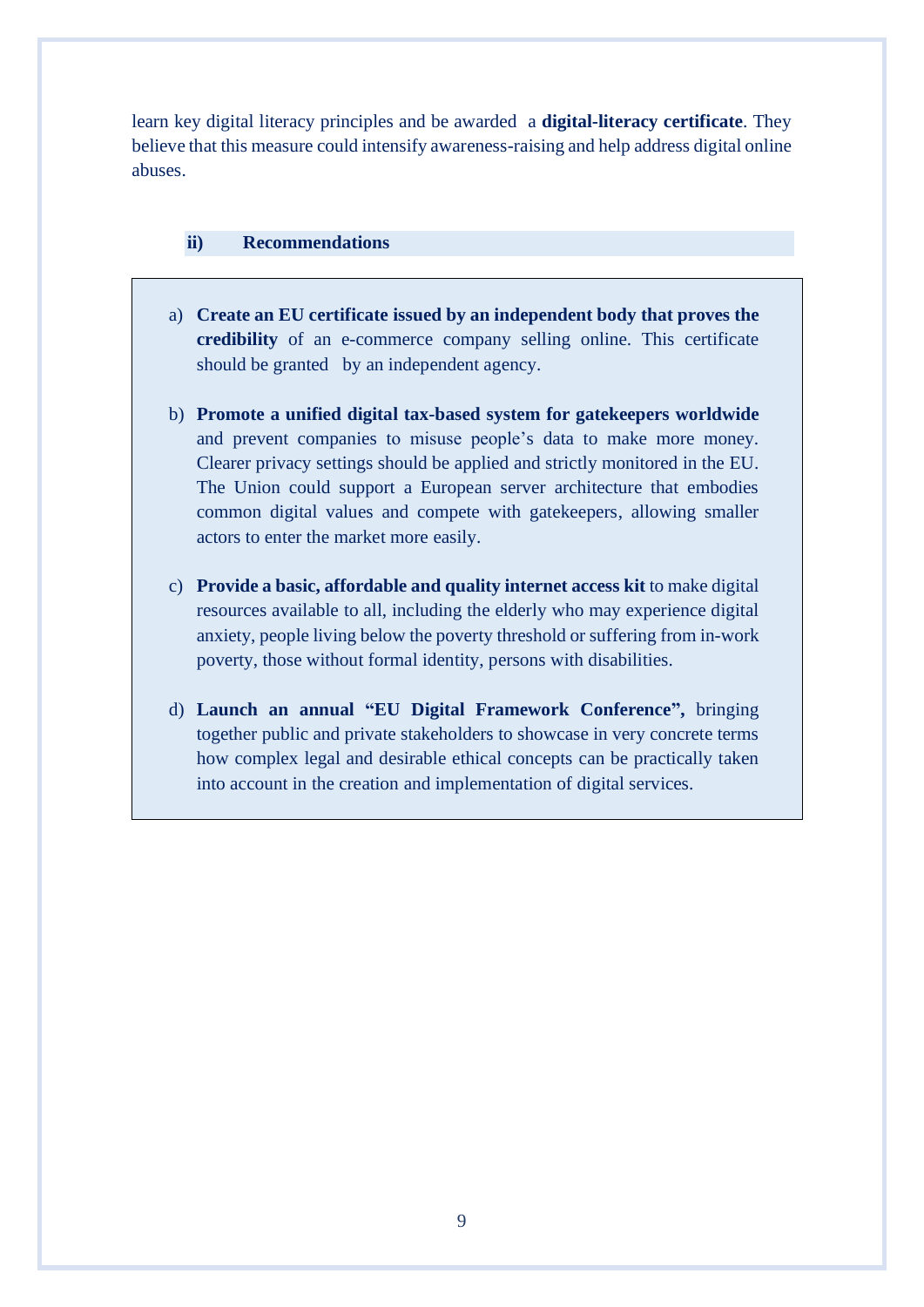

# Democracy and European values:<br>**Shaping tomorrow's Europe**



# **a) Democracy and youth participation**

## **i) General considerations**

As Pope Francis states in the encyclical *Fratelli Tutti<sup>16</sup>*, words like "democracy, freedom or fraternity prove meaningless if we do not ensure that each member of society is accompanied at every stage of life, respecting their dignity". In the context of youth participation, young people would like to see more commitment by policymakers to **involve them in democratic processes**, especially in decision-making that directly impacts the youth. During the Convention, participants stressed that today's **participatory platforms fail to be inclusive enough**, since they can be misused and are often not known enough by EU citizens.

Participants also stressed the importance of accessibility to information. Indeed, young people would like all European citizens to receive more information about the EU, so as to grant everyone **equal opportunities and avoid exclusion**. Therefore, they believe that developing educational programmes in formal Education institutions with **information on the EU and its work** could ensure and foster the participation of young people from different social backgrounds to the European project.

<sup>16</sup> Pope Francis, *[Fratelli Tutti](https://www.vatican.va/content/francesco/en/encyclicals/documents/papa-francesco_20201003_enciclica-fratelli-tutti.html)*, 2020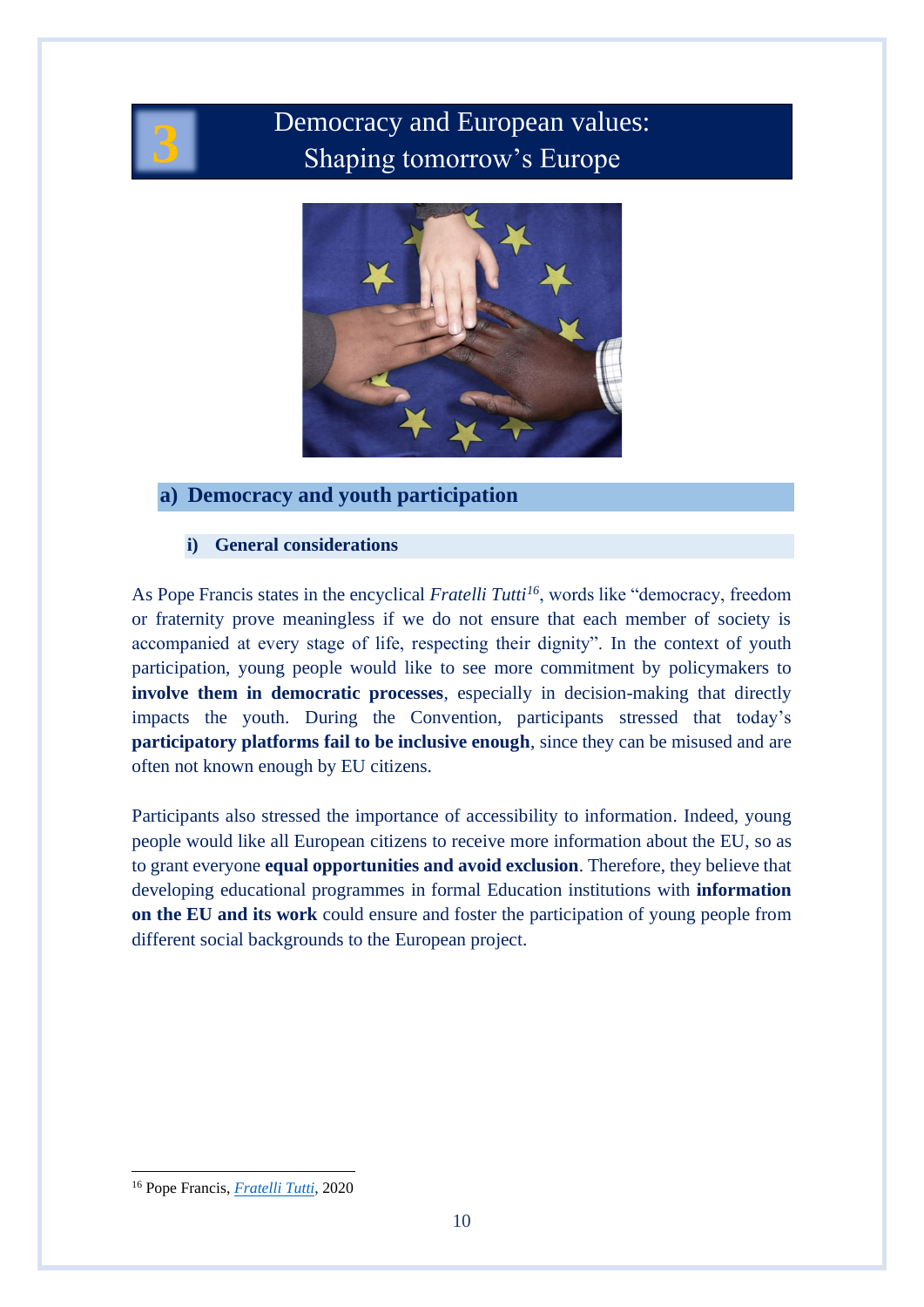#### **ii) Recommendations**

- a) **Create a new Europe Direct (Youth) network** where young Europeans can become "ambassadors" of the European Union for 12-18 months. After specific trainings, several people from different countries will be in charge of promoting *"what Europe does for us"* in other Member States. 17
- b) **Work more intensively on spreading information on EU competences and work and boost the involvement of young people** in existing EU platforms and policies. For instance, create more spaces and opportunities for young people at EU level to discuss issues they face in their everyday life, encouraging meeting and sharing experiences.
- c) **Educate about the true roots of the EU**, the advantages it brings to citizens' daily life and its importance for everybody's future
- d) **Highlight and enhance the presence of the EU in citizens' daily life** (e.g. EU-funded infrastructure in cities, cultural initiatives and trips to European Parliament), in order to make the EU closer to real-life issues and decentralise EU decision-making.

# **b) Cross-border Democracy and European values**

#### **i) General considerations**

Society is built on people. Therefore, many young people believe that positive values such as **solidarity** and compassion should be anchored in each one of us from the young age. In the words of Pope Francis, "as a moral virtue and social attitude born of personal conversion, [solidarity] calls for commitment on the part of those responsible for education and formation".<sup>18</sup> For the participants, the primary responsibility to support such values is in the hands of **families and schools**, which have to protect and valorise such principles in their important work with young people. For instance, teachers should be positive role models rooted in these values for children and students in the school environment.

Since charity comes from recognizing others as neighbours, EU institutions, anchored in democratic and Christian values, should foster policies that **promote European unity** 

<sup>&</sup>lt;sup>17</sup> The European Youth Forum already exists, but it is composed by youth organisations. Hence, EU Ambassadors could be non-related to the European Youth forum and provide more "personal" experiences by spreading information about the work of the EU in its Member States

<sup>18</sup> Pope Francis, *[Fratelli Tutti](https://www.vatican.va/content/francesco/en/encyclicals/documents/papa-francesco_20201003_enciclica-fratelli-tutti.html)*, 2020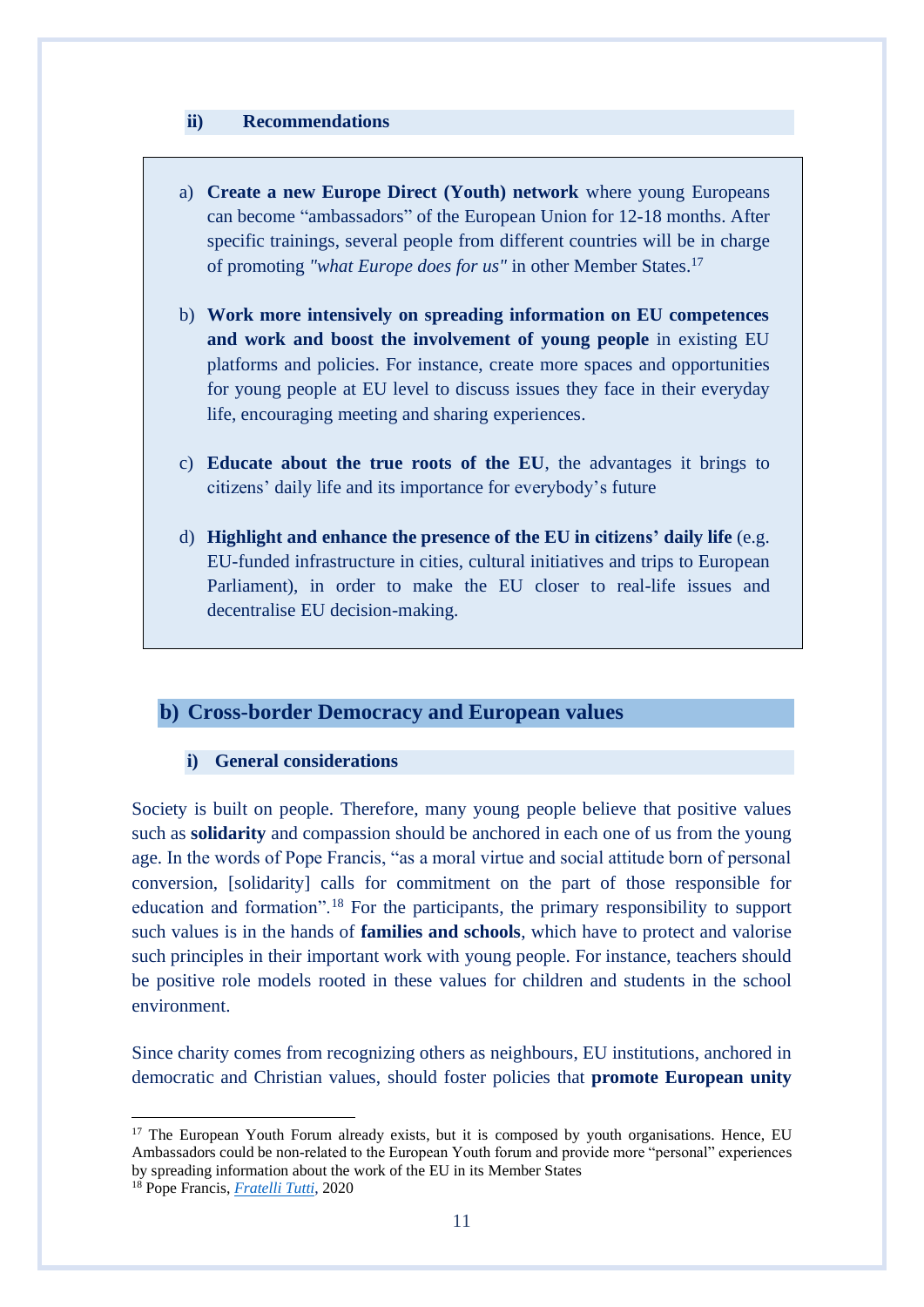**and common identity**, as well as human rights. Only then, solidarity and cooperation between European countries and people could become more authentic and spontaneous.

#### **iii) Recommendations**

- a) **Launch a fund supporting most disadvantaged young people** through organisations working in the area of non-formal Education and with a specific focus on (Christian) values and democracy.<sup>19</sup>
- b) **Support cooperation and dialogue between EU institutions, nongovernmental or faith-based organisations** for the promotion of positive values such as solidarity, fraternity and respect, interfaith dialogues, exchanges between people from different nationalities and generations.
- c) **Ensure that EU values (e.g. solidarity) are promoted and supported**, for instance by keeping **borders always open for medical aid**, which is a key aspect of solidarity between EU Member States.
- d) **(Re)launch the process to work towards an EU Constitution,** ensuring that all Member States will respect EU democratic values.

# **c) Democracy, media and disinformation**

#### **i) General considerations**

Participants believe that a great majority of people do not feel that their voice is being heard. Therefore, they claim that it is necessary to strengthen support for people to speak up and motivate each other to exchange on common values, which are also frequently associated to their beliefs and convictions. A balance should always be struck between measures **tackling disinformation and upholding freedom of speech**.

As stated by Pope Francis, "communicators also have a responsibility for education and formation, especially nowadays, when the means of information and communication are so widespread".<sup>20</sup> For young people it is extremely important to **prevent disinformation and develop critical thinking**, both among young people and other age groups, such as adults, especially those with educational responsibilities. Stronger support to education, research and journalism could be a starting point to eradicate disinformation and tackle

<sup>&</sup>lt;sup>19</sup> This suggestion could be implemented by strengthening the already existing European Social Fund Plus, enhancing its cooperation with organisations and ensuring targeted assistance to most disadvantaged EU citizens

<sup>20</sup> Pope Francis, *[Fratelli Tutti](https://www.vatican.va/content/francesco/en/encyclicals/documents/papa-francesco_20201003_enciclica-fratelli-tutti.html)*, 2020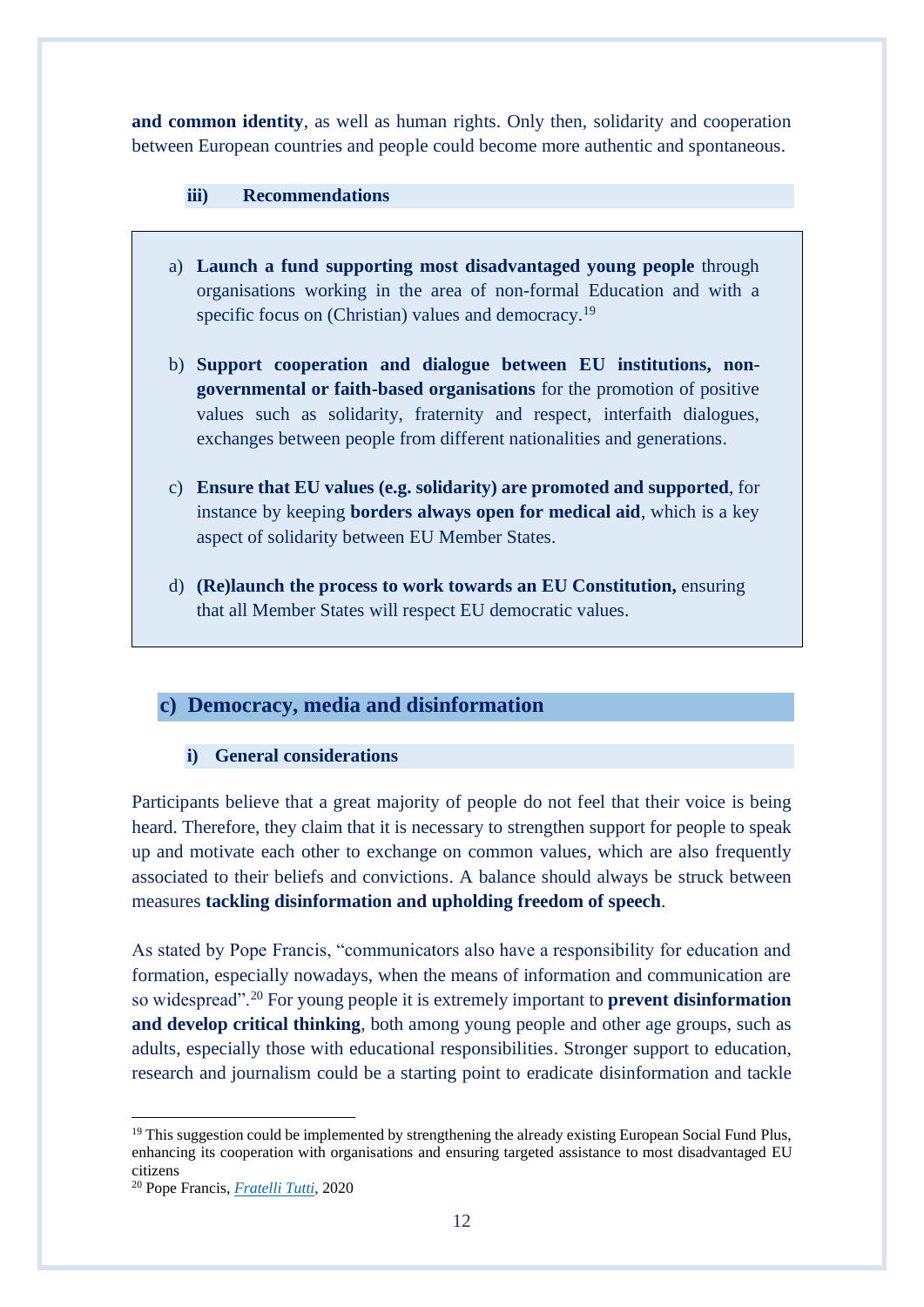those "closed circuits [that] facilitate the spread of fake news and false information, fomenting prejudice and hate".<sup>21</sup>

### **ii) Recommendations**

- a) **Support European media initiatives to inform all citizens and enhance the visibility of national issues in the EU**. Ensure that all Member States are equally visible, since knowledge on such issues would increase the sense of solidarity and fraternity between EU peoples.
- b) **Reinforce young people's critical analysis skills** in all types of Education programmes, for instance by training learners on how to compare different sources of information and select verified news in articles and social media.
- c) **Introduce a public EU information rating system,** in order to give value to ethical, transparent and true information, for instance by introducing measures to show news sources and check media authenticity. **Establish an EU-wide obligation** to show news' sources, to achieve more transparency.
- d) **Support profit and non-profit organisations working on fake news** and raising awareness about disinformation.